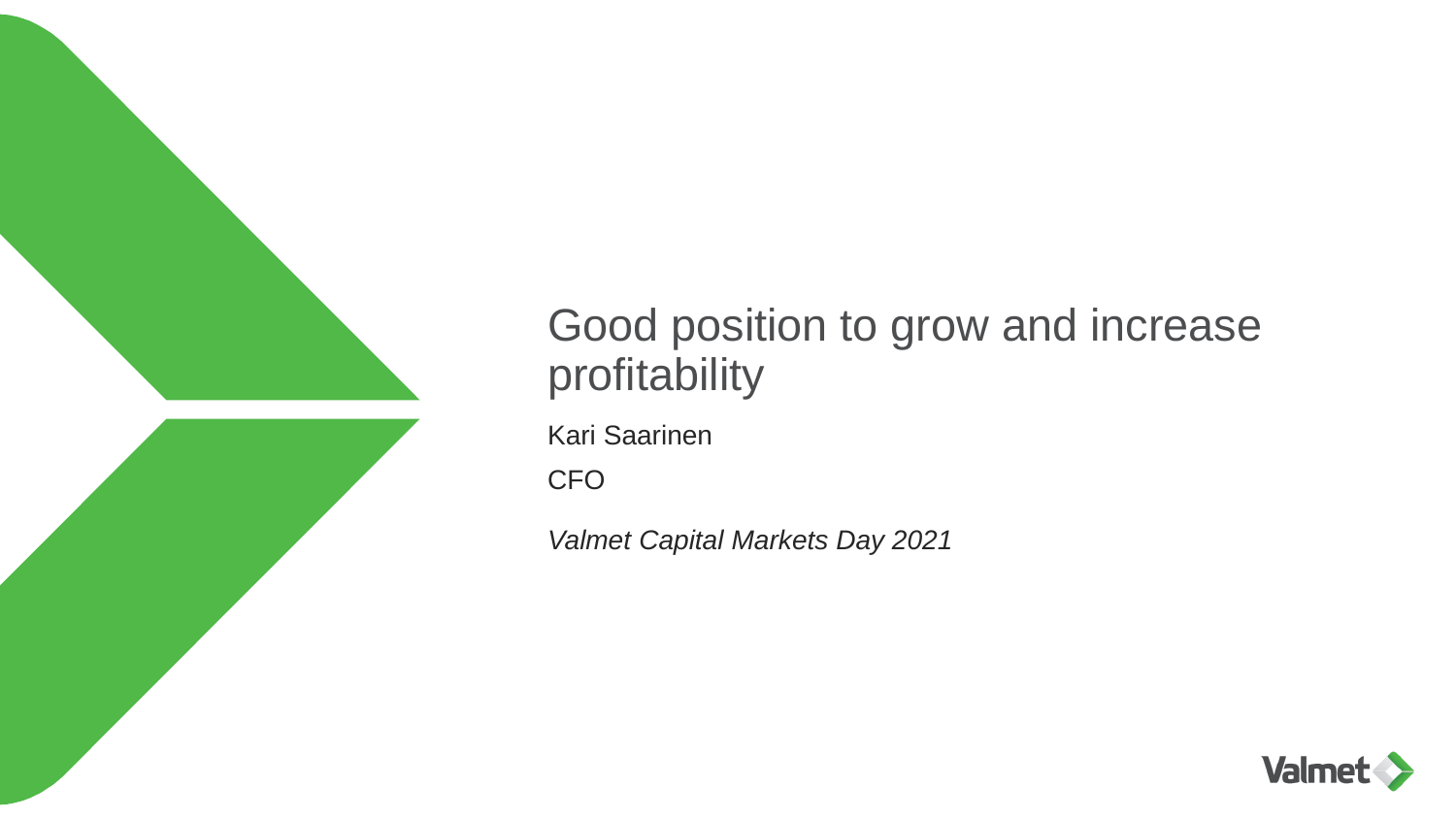# Overview of Valmet: Key figures for 2020

**Orders received** EUR 3,653 million

**Net sales**  EUR 3,740 million

**Comparable EBITA** EUR 365 million

**Comparable EBITA margin** 9.8%

**Order backlog** EUR 3,257 million

**Employees** 14,046







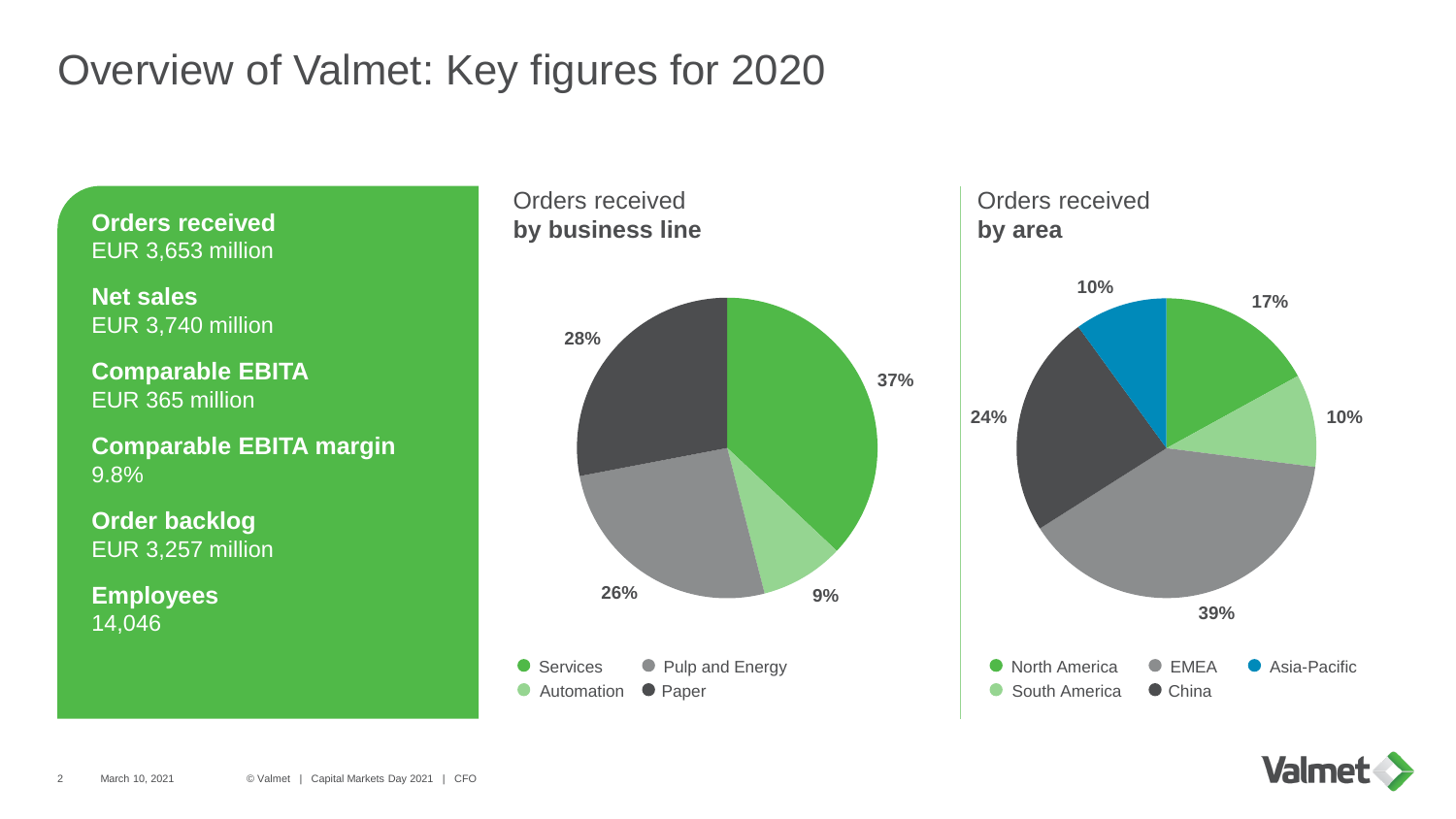# Valmet's development since 2013

**Orders received** (EUR billion)







### **Comparable EBITA margin**



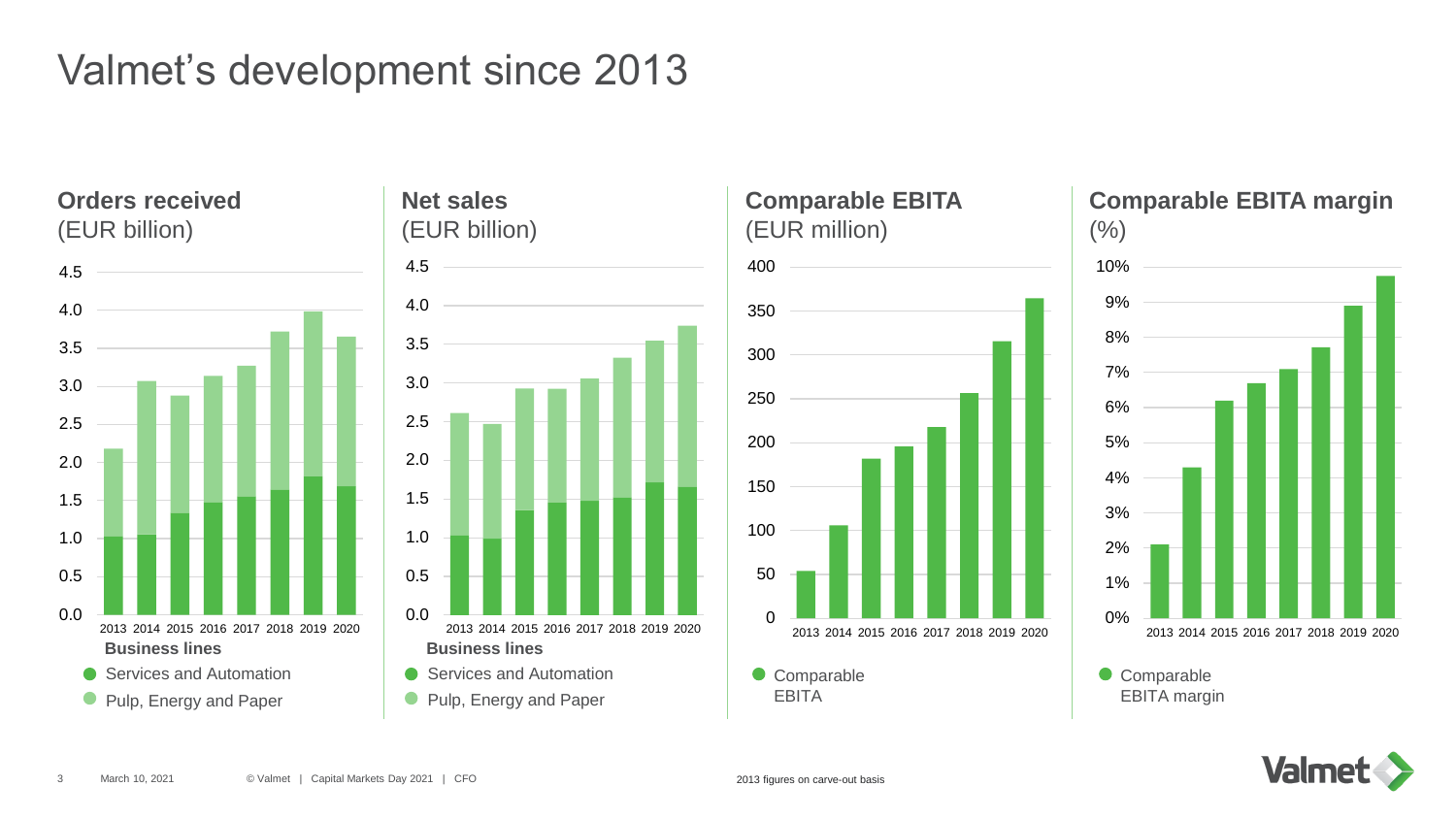### Valmet's total shareholder return

#### **Development since January 2, 2014:**

- Valmet's total shareholder return has been 380%
- Share price has increased by 318%
- Cumulative dividend payout EUR 610 million, including year 2020
- Total shareholder value creation of EUR 3.8 billion



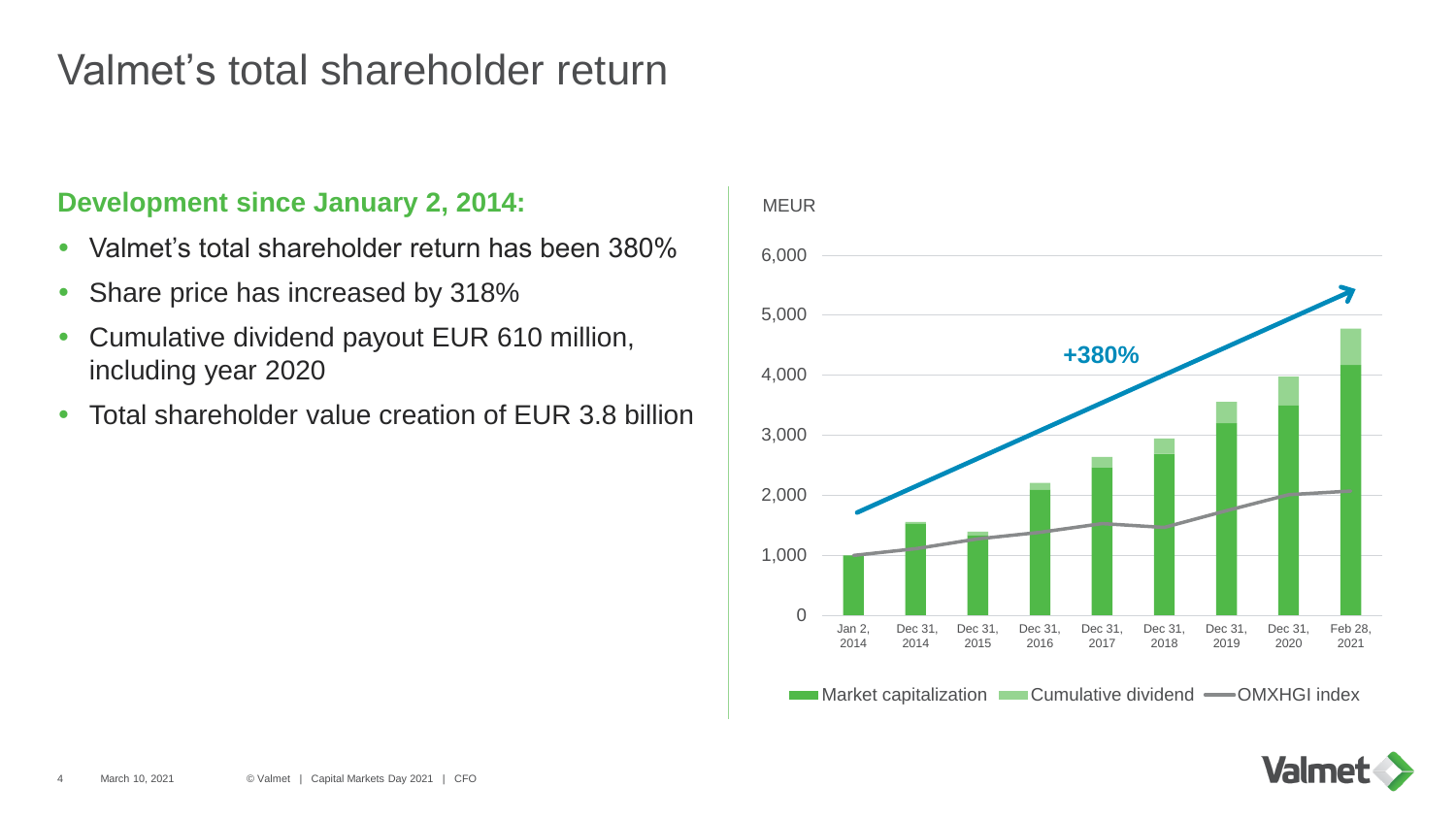## Financial targets

#### **Growth**

Net sales for stable business to grow over two times the market growth

Net sales for capital business to exceed market growth

### **Profitability**

Comparable EBITA: 10–12%

### **ROCE**

Comparable return on capital employed (ROCE) before taxes<sup>1</sup>: >20%

### **Dividend policy**

Dividend payout at least 50% of net profit

1) Comparable ROCE before taxes = (profit before taxes + interests and other financial expenses +/- items affecting comparability) / (balance sheet total - non-interest-bearing liabilities (average for the period))

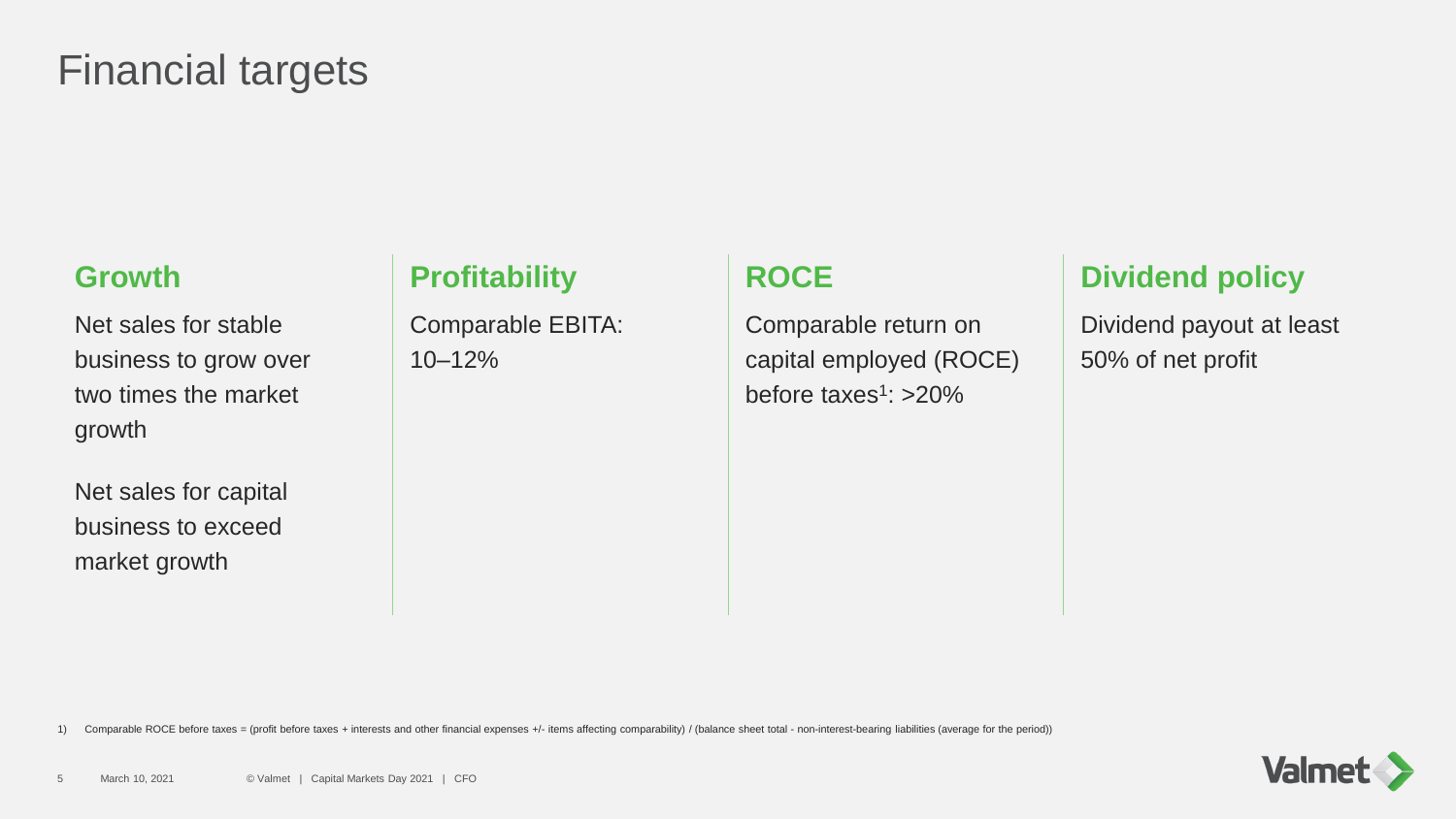## Actions to keep growing faster than the market Net sales growth

#### **Stable business**

- Win new customers and increase share of wallet with existing customers
- Grow service sales and multi-year service agreements with project sales
- Add customer value with on-site and remote services
- Continue to develop Field services as a differentiator
- Competitor replacements in Automation
- Grow through new industries in Automation
- Leverage the new Valmet DNA User Interface to win new business in Automation

#### **Capital business**

- Benefit from strong favorable megatrends in Board, Tissue, Pulp and Energy
- Continue to bring advanced technology to the market
- Leverage strong R&D for new product innovations
- Continued focus on product cost competitiveness
- Create customer value with digitalization and Industrial Internet



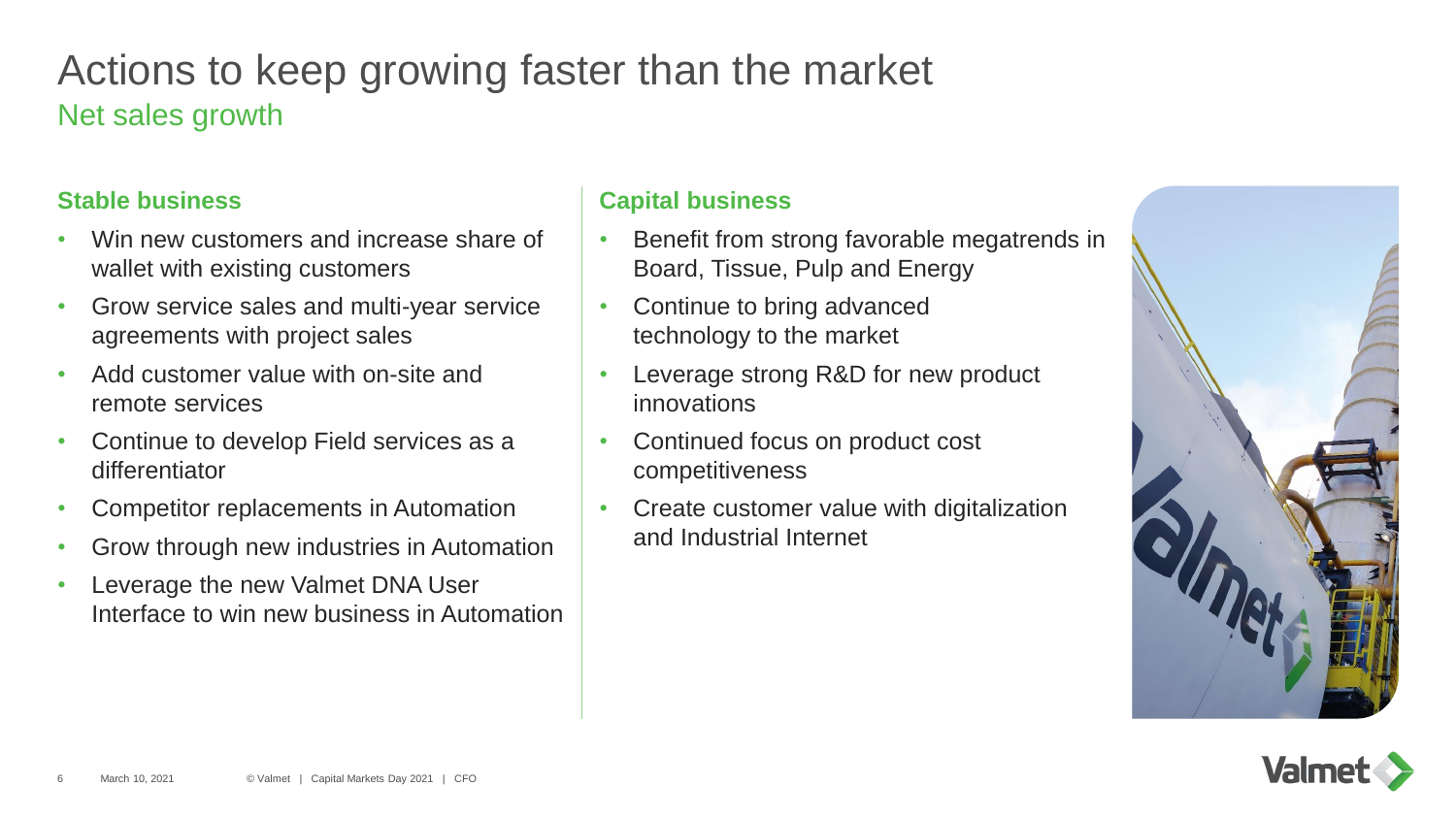### Actions to reach Comparable EBITA target of 10–12% Comparable EBITA: 10–12%

#### **Actions to reach Comparable EBITA target:**

- Grow the stable business
- Focus on improving project management and execution
- Positive margin deviation in capital projects
- Continue to identify savings opportunities in procurement through design-to-cost and supplier relationship management
- Increase flexibility in operations through global footprint development
- R&D and new product launches
- Internal efficiencies through digitalization
- ERP project (from 2023 onwards)

#### **Track record**

Stable business net sales (EUR million) Comparable EBITA margin (%)



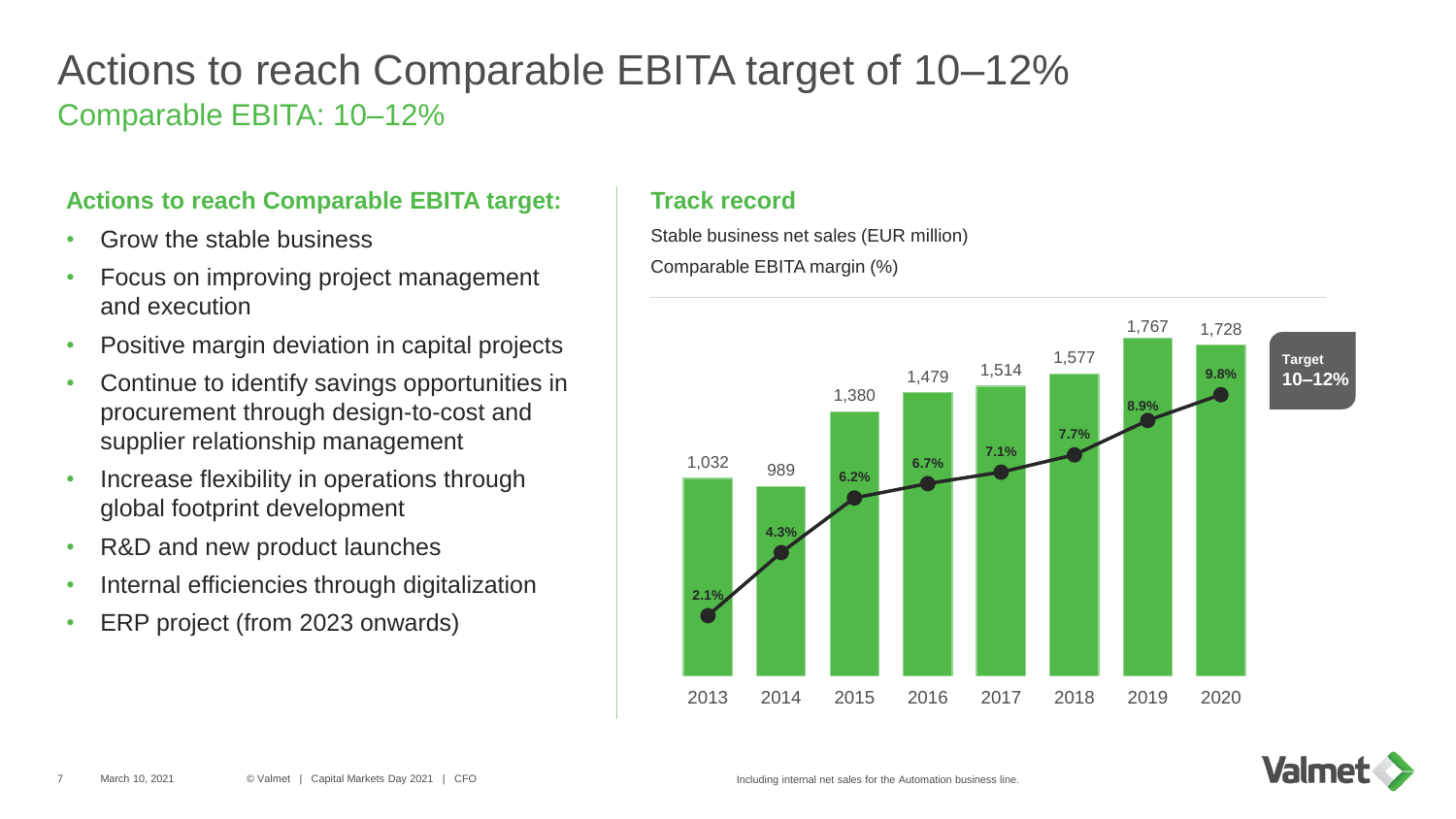# Actions to maintain ROCE at target level

Comparable return on capital employed (pre-tax): >20%

#### **Main drivers for ROCE:**

- Improvement in Comparable EBITA is the biggest driver for ROCE
- Capital employed has increased due to acquisitions

#### **ROCE at target level in 2020**

- Valmet's ROCE of 22% is clearly higher than 2020 peer average of 11%
- Strong balance sheet needed for big projects and swings in market activity

#### **Track record**

Capital employed (EUR million) Comparable ROCE (%, before taxes)



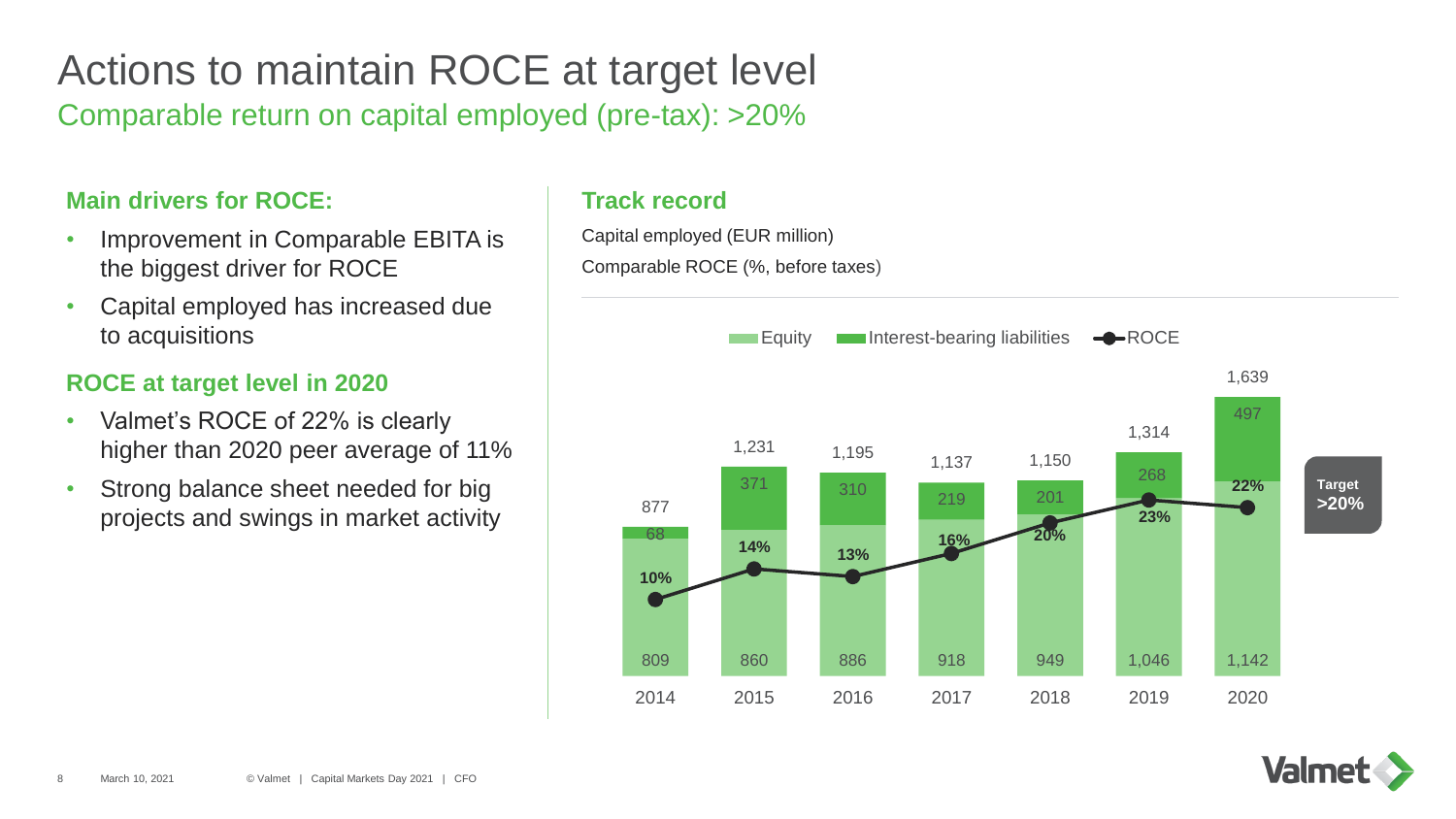### Dividend and balance sheet Dividend payout at least 50% of net profit

#### **Track record**

Dividend per share (EUR) and payout ratio (%)



#### **Balance sheet and cash flow**

Net debt (EUR million) Net debt / EBITDA ratio



Cash flow provided by operating activities Net working capital



 $\blacksquare$  Cash flow  $\blacksquare$  Net working capital

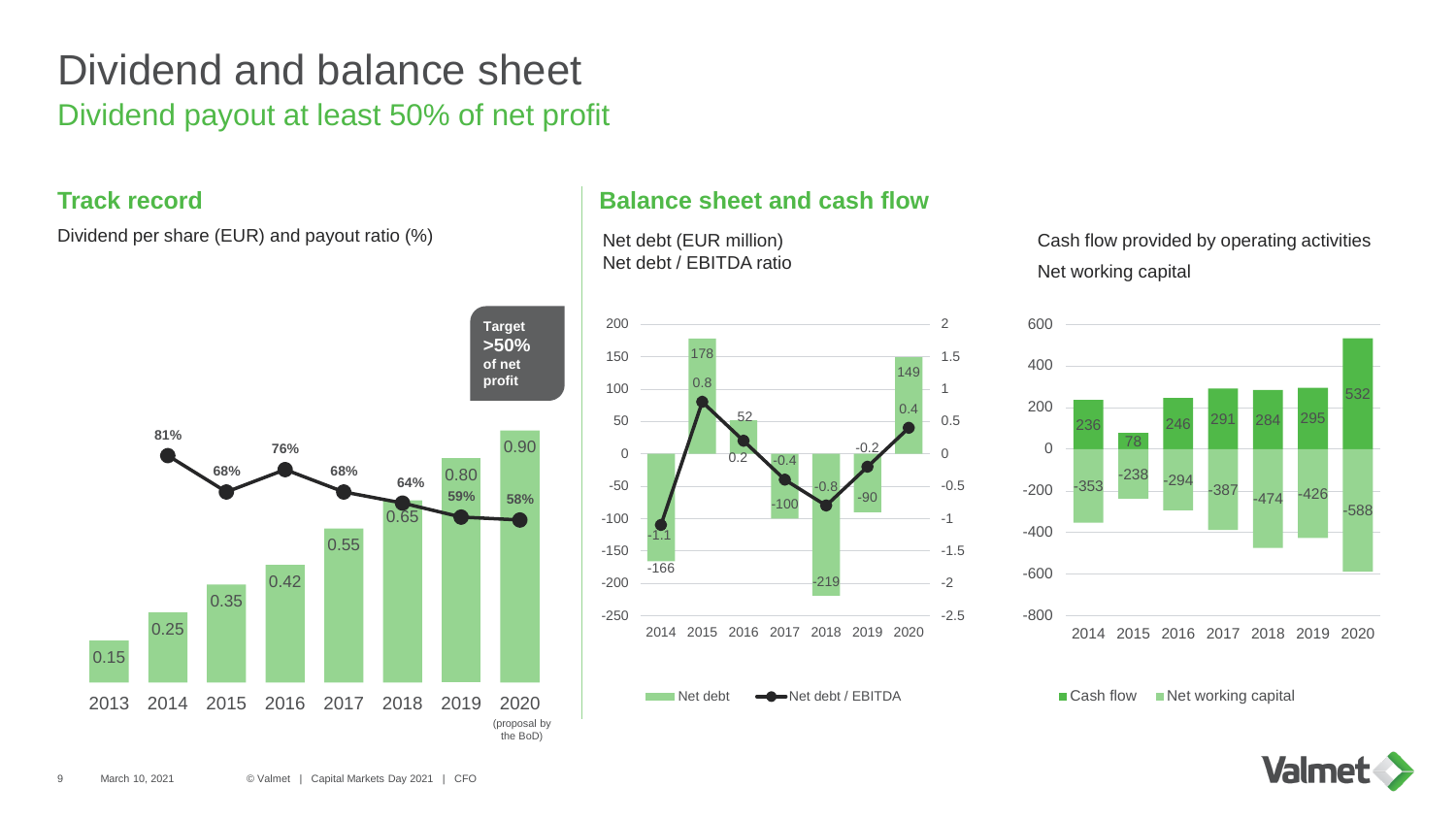## **Acquisitions**

- Valmet's acquisition strategy is to make selective acquisitions with a clear industrial logic to support organic growth
	- ‒ Focus on strengthening services and automation and expanding business in the pulp, paper and energy value chain
- Approximately 50 cases evaluated annually
- Seven acquisitions made since becoming independent company in 2014
- Total investment in acquisitions about EUR 1 billion

#### **Track record of successful acquisitions**



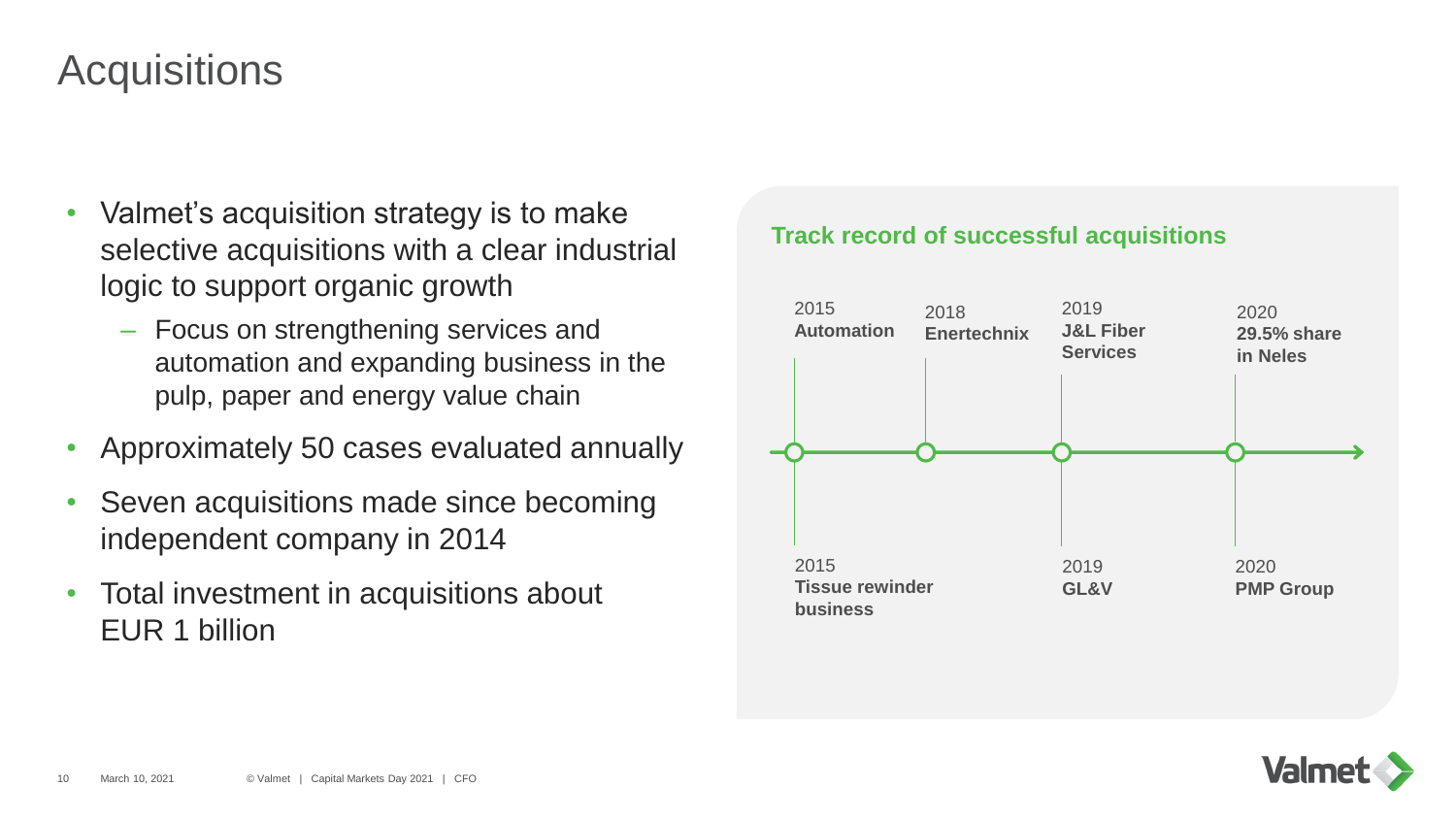# Systematically building the future

Continuous renewal and improvement of operational capability

#### **ERP renewal**

- ERP renewal was started in 2016 and will be completed in 2023
- Project proceeding well
- Benefits are based on digitalization, process efficiency and IT platform simplification
- Enabler for several other platform renewals
- Savings expected from 2023 onwards

#### **Operational development**

- Procurement transformation towards world-class performance continues
- Adding focus on global processes to decrease quality costs
- IT continues modernizing the core platforms to drive business transformation and to accelerate digitalization
- Continue the work on project management culture and effective processes & practices
- New project portfolio management tool for R&D implemented Valmet wide